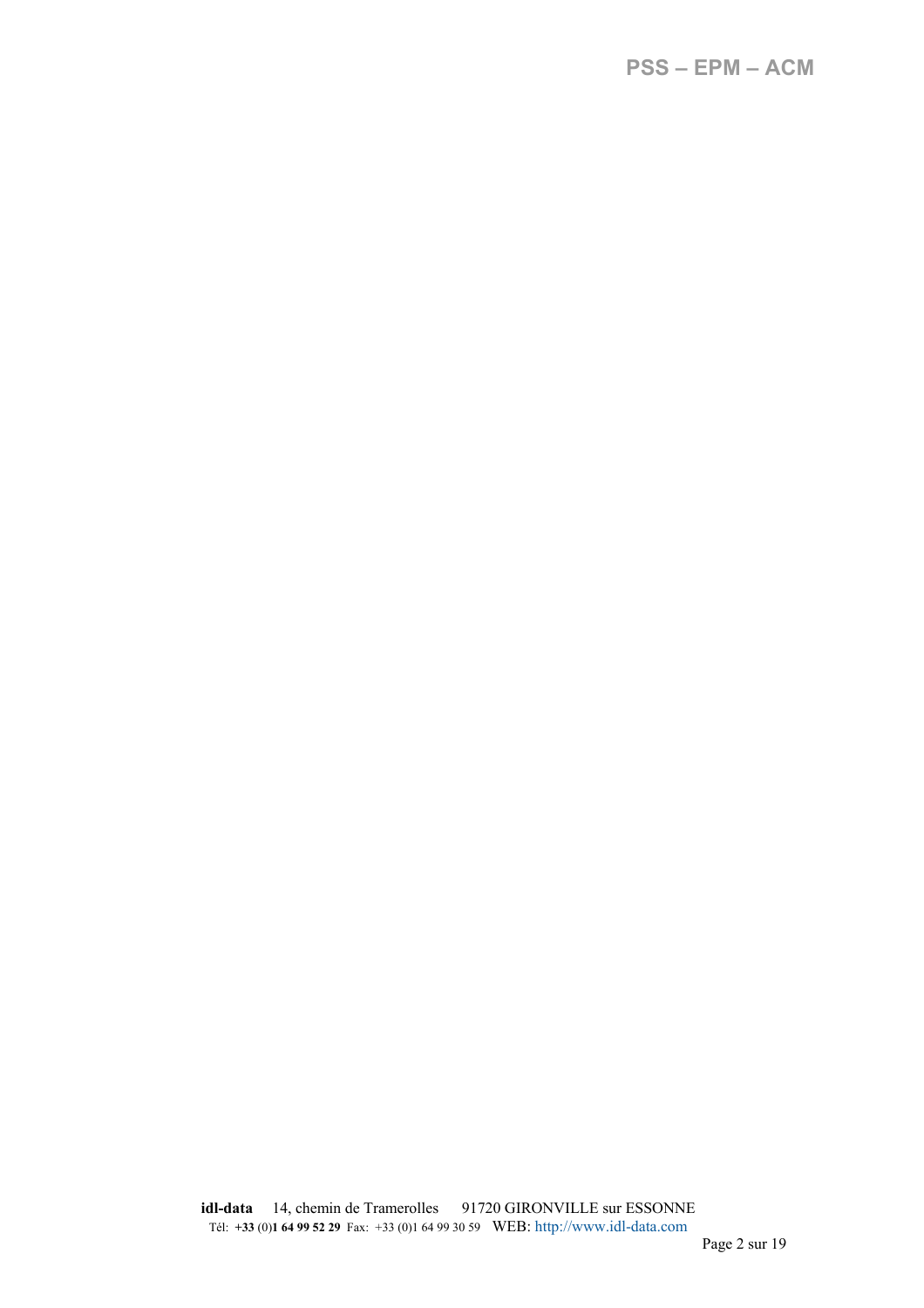

#### **PSS™ - AFP printing on network printers and AFP2PDF conversion**

**PSS™, Print SubSystem, mainframe software provides an AFP, XML and line data printing solution using PCL and PostScript printers. PSS™ also converts AFP to PDF on the mainframe (MVS only). PSS™ prints OS/390 spool data (VM: CP spool) on network printers via either TCP/IP or SNA. Like IBM PSF, PSS™ runs as a Functional Subsystem (VM: GCS service machine). Using the same AFP applications and resources such as fonts, overlays, logos, etc. as IBM PSF, the PSS™ is a comprehensive and cost effective solution for within the IBM AFP concept.**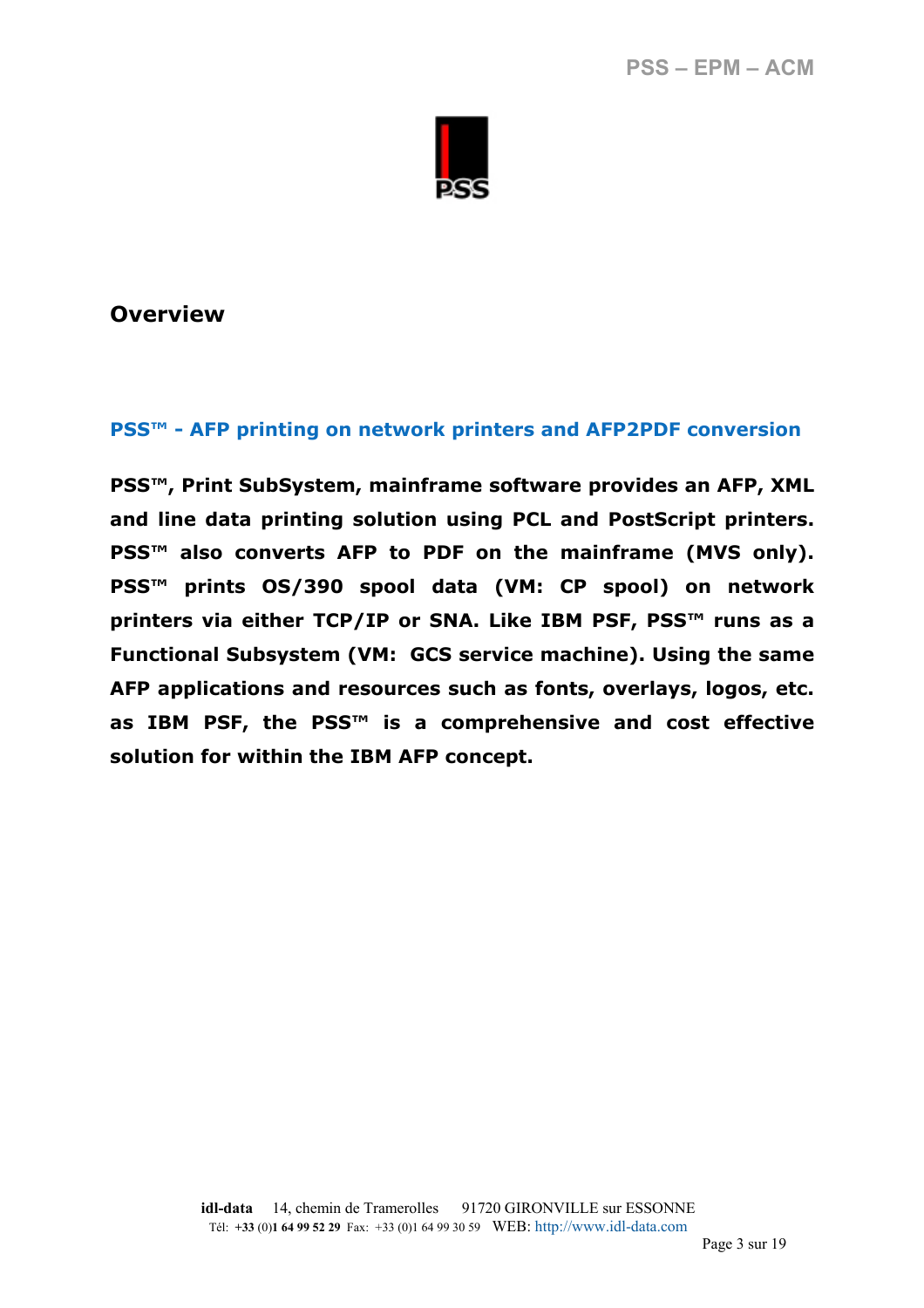



# **Features**

- Mainframe printing software
- z/OS, OS/390 and VM environments
- AFP printing
- PCL and PostScript output
- Full color support
- TCP/IP and SNA support
- JES and CA spool support (MVS)
- AFP2PDF and XML2PDF conversion(MVS)
- CP spool printing (VM)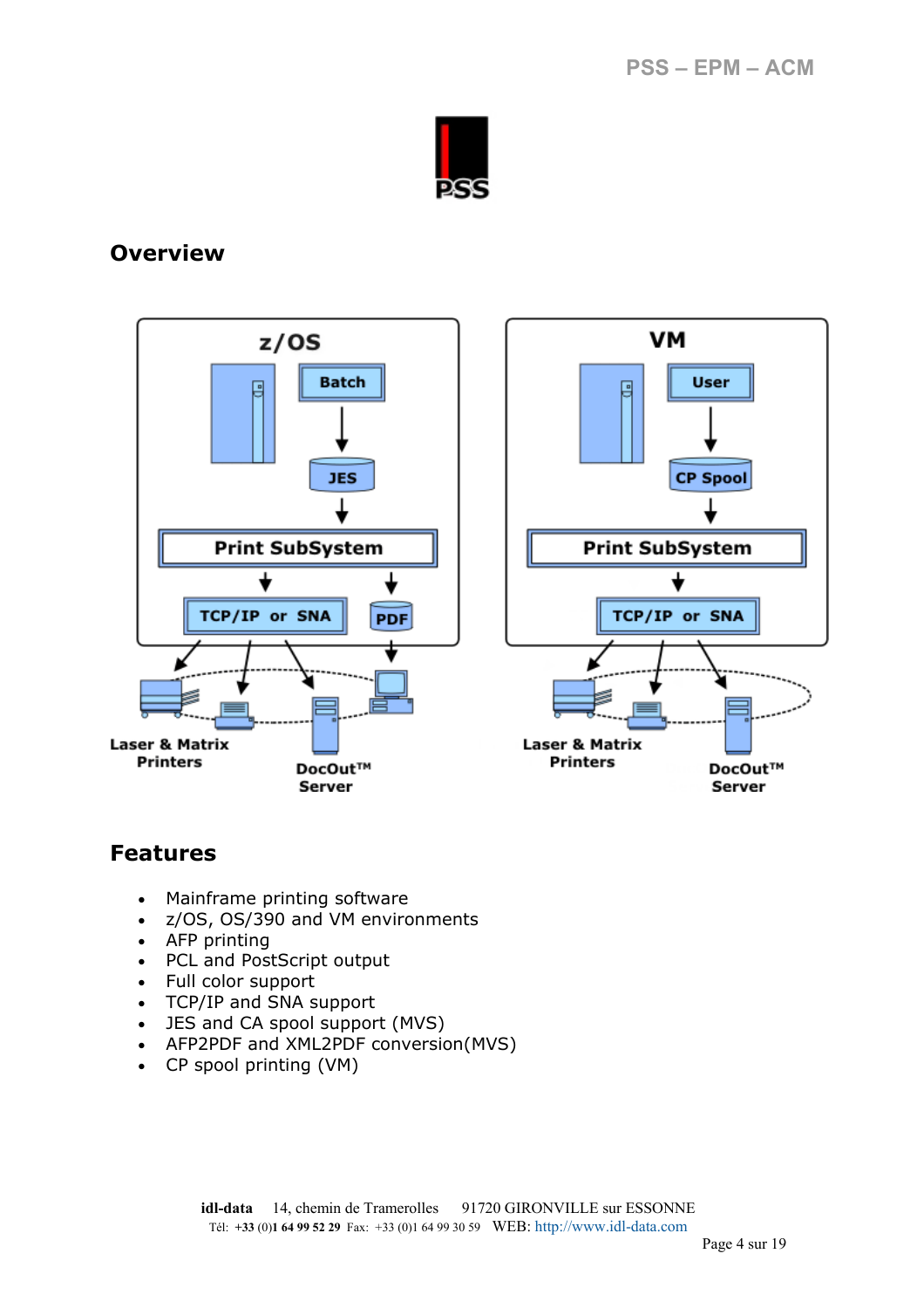

# **Description**

PSS<sup>™</sup> is a printing subsystem for OS/390 (PSS/MVS) and VM (PSS/VM), which prints spool data on network printers in TCP/IP and SNA networks.

In addition, PSS™ converts AFP and XML into PDF (MVS only).

PSS<sup>™</sup> processes data from JES spool or CA spool (VM: CP spool). AFP, XML as well as line data are processed and transformed into PCL, PostScript, PDF (MVS only) or ICDS and printed.

The AFP to PDF and XML to PDF conversion output may either be written to disk or distributed using e-mail or automatically initiated File Transfer.

PSS/VM provides PCL and PostScript output and printing. PDF is only produced in combination with the NT server solution DocOut™.

PSS<sup>™</sup> is a simple to install and use printing system, which also provides a reliable method of host generated PDF output as an add-on to your printing solution.

#### **Highlights**

**AFP printing** on common laser printers is easily implemented using the same resources as IBM PSF. PSS<sup>™</sup> converts AFPDS and existing line based legacy applications output adding forms (overlays), graphics and color images, all without changing the host legacy or batch application. PSS<sup>™</sup> prints the host output directly on PCL, PostScript, ASCII and SCS printers using TCP/IP or SNA networks. SCS printing via TCP/IP requires an interface, providing a unique functionality!

**AFP2PDF conversion** web-enables the host data. Several output options are available. PSS either stores the PDF output in an MVS data set or initiates a direct e-mail output. Also an automatically submitted JCL deck (JCL Submit) can initiate a File Transfer or other methods of postprocessing. The way the output is delivered is independent of your existing applications, thereby providing new options for web-enabled output delivery.

**XML** can be printed or converted into PDF using pagedef processing, equivalent to IBM PSF.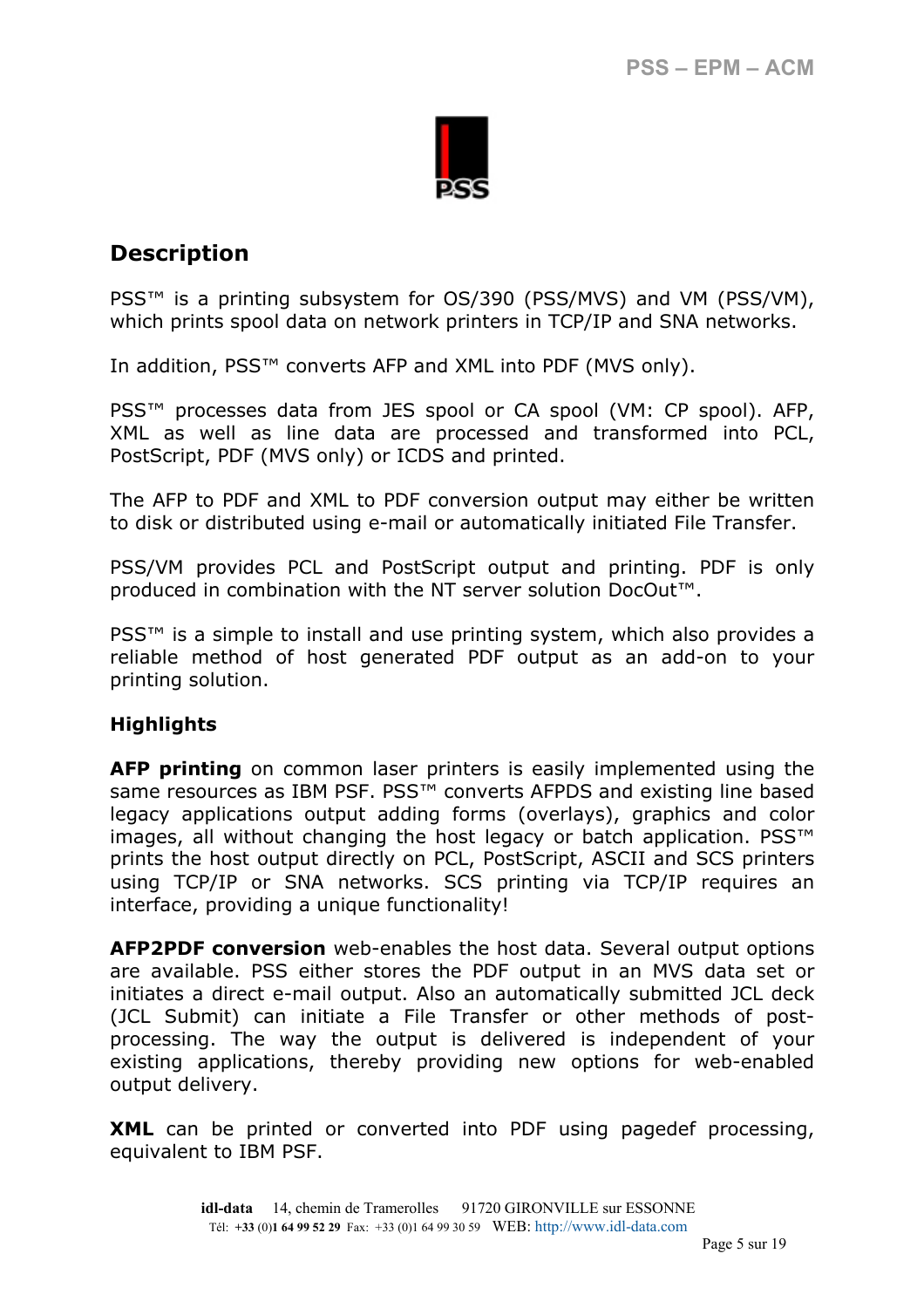**PSS – EPM – ACM** 

**Full color support** allows you to print full color output using low cost PCL5C and PostScript printers or create PDF output. Enhance the appearance and quality of existing application data using full color images, combined with colored text, graphics, barcodes, boxes and rulers.

PSS™ allows you to print existing output to almost any existing legacy 3270 printer, ASCII printers and PCL and PostScript printer devices using common, already installed LAN attachments.

**Minimize the network load** by combining PSS with DocOut<sup>™</sup> server software. DocOut™ operates with remote AFP resources, thus allowing fonts, overlays and page segments to be stored on the server. The final formatting, resource handling and conversion into PCL5, PostScript or PDF is done by DocOut™. PSS™ and DocOut™ perform an automatic resource checking, including versioning (time stamp). This ensures that the correct AFP resources are always used. The network off-load may be significant since only the variable data is transmitted. The PSS<sup>™</sup> - DocOut<sup>™</sup> combination supports SNA as well as TCP/IP.



# **Specifications**

#### **Input data streams**

• Spool line data, AFP and XML

#### **Output data streams**

- HP PCL4,PCL5,5e,5c
- Adobe PostScript Level 2
- ASCII
- 3270 (SCS or DCS)
- OS/390 only PDF (Adobe Portable Document Format)

#### **Communication**

- SNA:  $LU_0$ ,  $LU_1$ ,  $LU_3$ . LU\_6.2 (using DocOut™)
- TCP/IP: LPD. 9100
- Transparent printing
- MVS: e-mail (using SMTP)
- MVS: File output (MVS data set and Hierarchical File System (HFS))

#### **System requirements**

- PSS/MVS: z/OS, OS/390 JES2/JES3 or CA spool
- PSS/VM: VM/ESA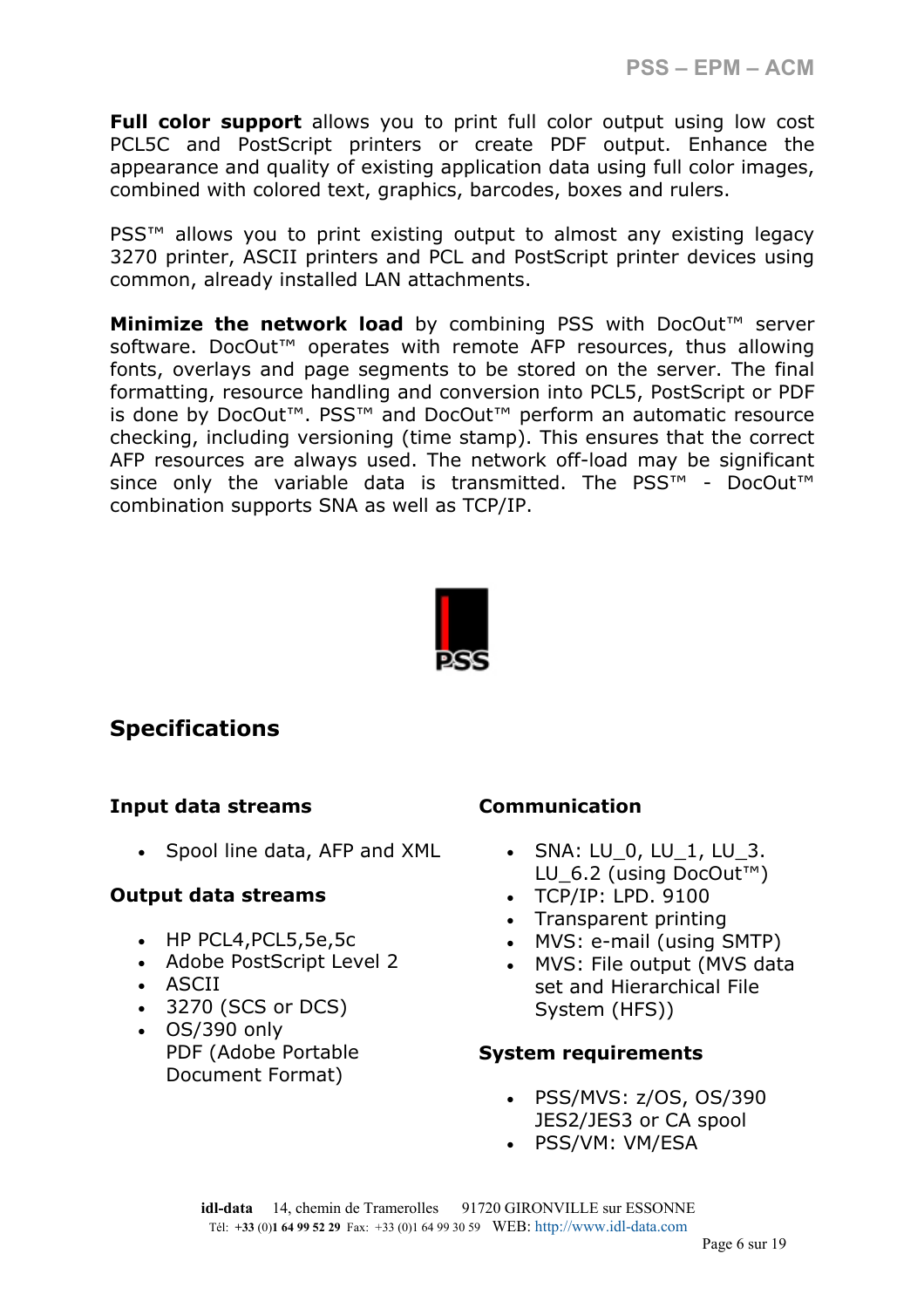

#### **EPM™ - the OS/390 software printing solution**

**EPM™, Enterprise Print Manager, is an z/OS (OS/390) software solution for management of printers and print jobs in addition to the various printing functions. The host data, AFP, XML as well as line data, are converted into printer data streams such as PCL5 and PostScript. Additionally, host data can be web-enabled, offering AFP to PDF conversion for PDF-viewing and e-mail. Furthermore, Upload-and-Print functions are integrated.**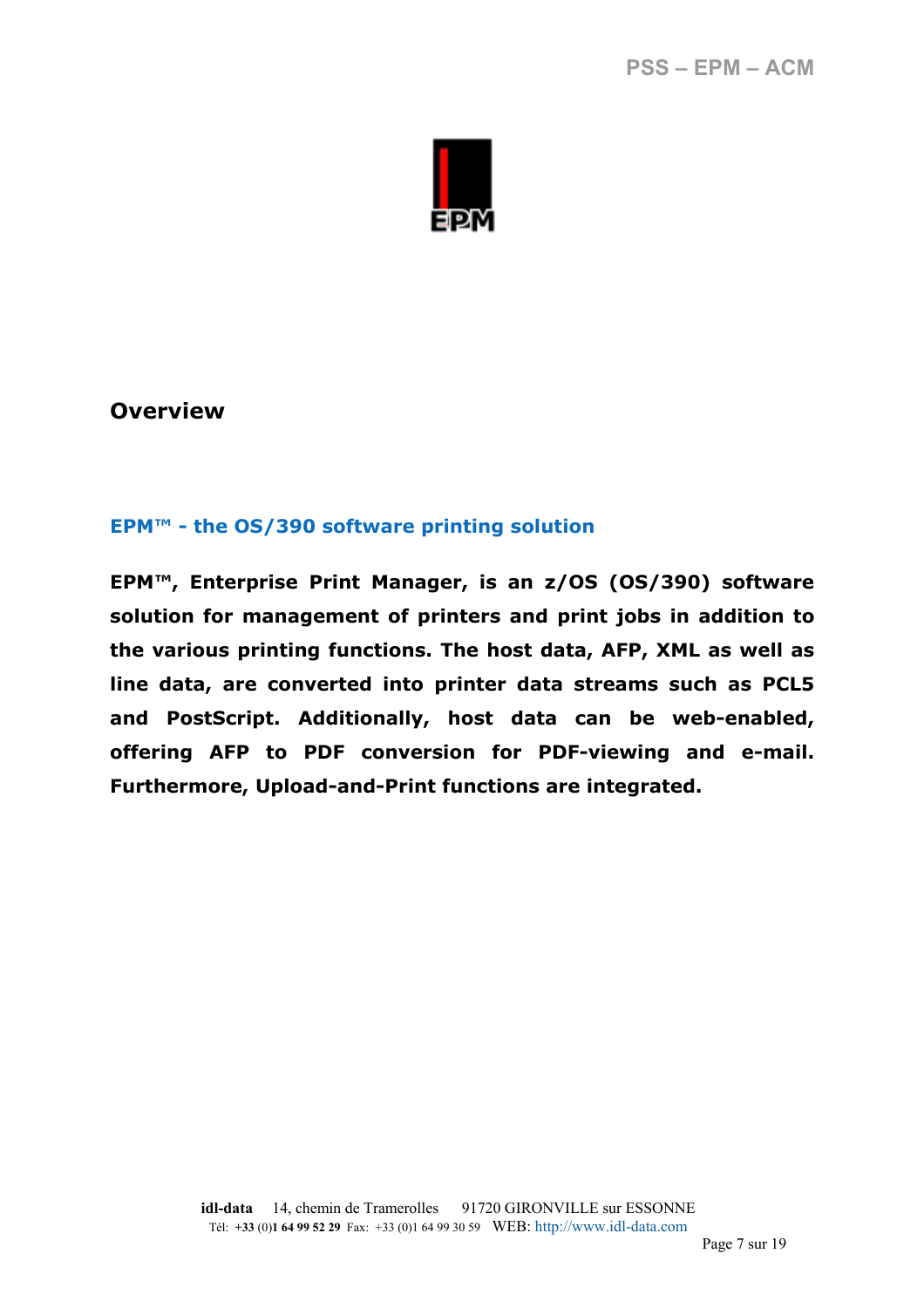



#### **EPM™ Features**

- Print and printer management/administ ration
- Centrally focused for all spool and VTAM print
- Operator and user control
- AFP, XML and line data
- Host print data conversion to PC printer data streams PCL and PostScript
- PDF output
- Email output
- SNA and TCP/IP support
- Upload-and-Print
- Optional combination with DocOut<sup>™</sup> server software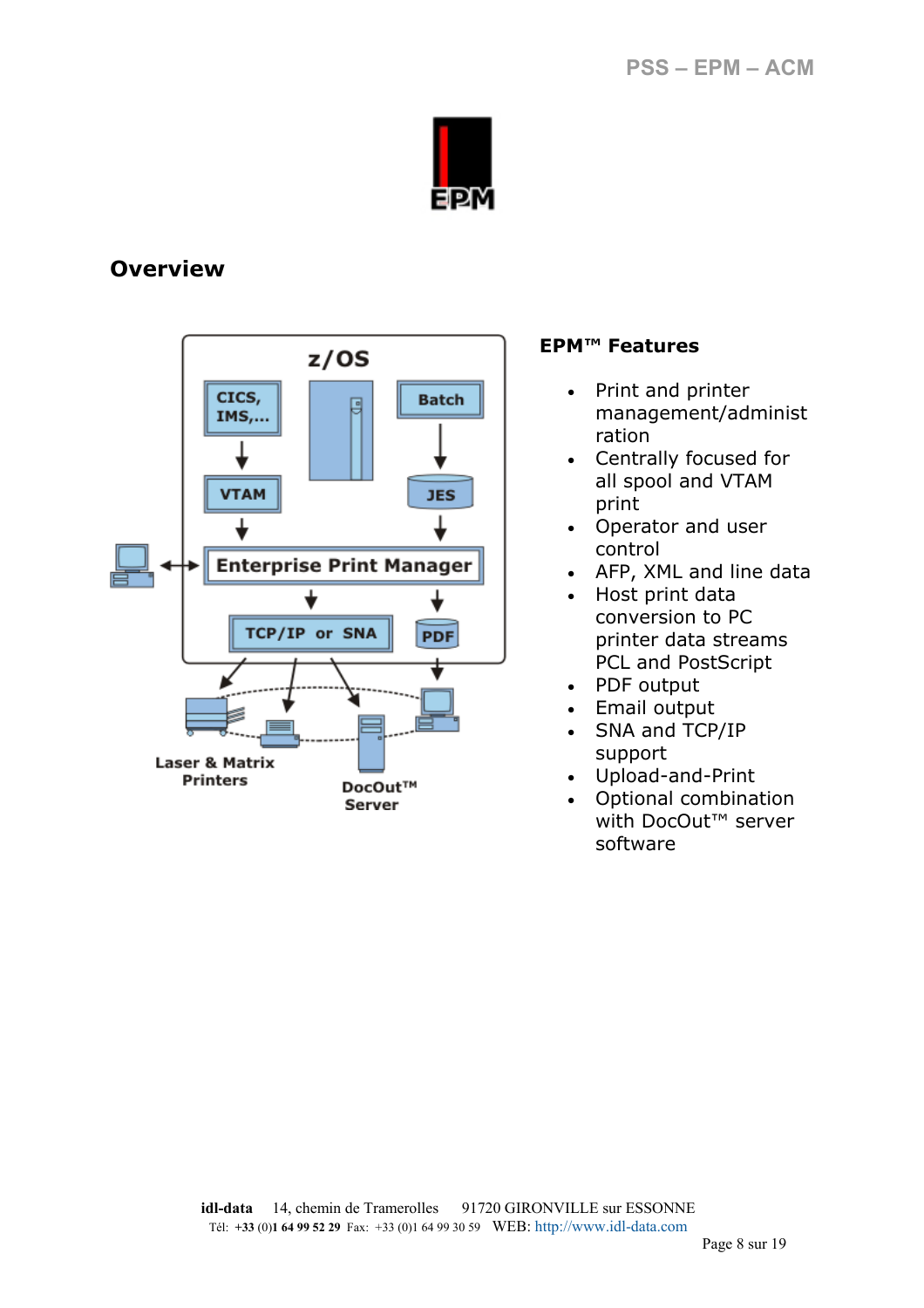

# **Objectives and features**

Many installations are faced with the complicated task of managing a complex print environment consisting of many legacy applications and a variety of transaction systems. In addition, the increasing need to provide new applications and functions often places additional requirements to existing output and print infrastructure.

It is commonly recognized that the majority of help desk problems is often related to printers and output, especially if print is distributed or network attached.

Furthermore, output management and print generation is frequently assigned a relatively low priority within most organizations.

#### **Challenges**

A number of the perceived key challenges that face many large z/OS (OS/390) environments is described following:

It is not uncommon that each application or suite has developed a unique or individual method to create output that is different to existing applications. Maintenance of many different methods

Where print can be generated from a variety of sources, and is processed using more than one host printer driver, multiple methods or tools are typically required to control printers and output. These systems can often provide differing functionality, and require additional administration and definition of the same printer to many different systems.

The ability for users to control their printers and print output is often limited or non-existent. Where control systems are used, they may only address printer control from specific applications.

The tools available to locate missing output are often inadequate, and application or transaction re-runs are not uncommon as a way of creating lost output.

Few (if any) transaction systems provide anything other than a very simplistic form of output management. This implies that external management systems need to be invoked to perform print management tasks.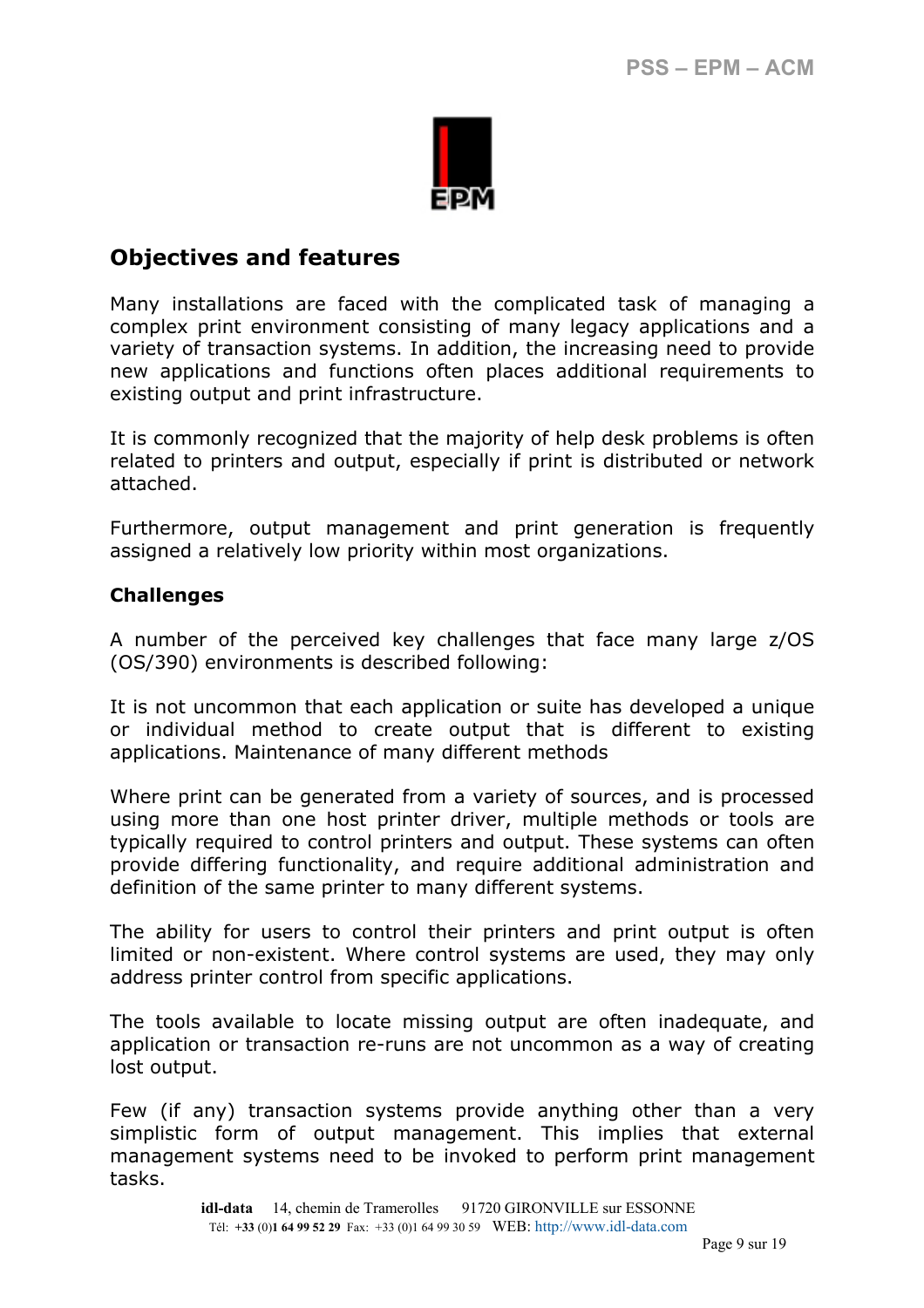If a printer suddenly becomes unavailable or requires servicing, it is not always possible to automatically reroute the output from one printer to another. This condition can complicate the stability of the operational environment.

Many installations require installation of Windows to accommodate the high volume of changes required for maintaining and enhancing the daily operating environment. When interim changes are requested (e.g. additional printers), they must often wait for the next scheduled system downtime.

Many installations can record how and when output was created, however exact information on print date/time and "printed at location" is seldom available. Similarly, it is often difficult to obtain information on when output file characteristics are changed.

#### **The EPM Solution**

EPM is a central z/OS (OS/390) software printing solution. It is a single all-in-one solution for printing mainframe data on network printers. EPM includes print management and printer administration tools, data stream transforms including AFP and XML to PDF conversion providing webenabling of the host data. EPM addresses all OS/390 network printing needs.

#### **EPM Features**

The EPM product objectives provide the following solutions to the previously described challenges:

A single EPM can manage up to 65,536 printers using a unified set of printer and resource definitions.

Based on the individual installation requirements, controlled user empowerment can be implemented to permit management of output and printers. Use of the IBM Resource Access Control Facility (RACF) eliminates duplicate definitions for user and resource definitions that can be controlled using a multi-tiered methodology (end-user, operator and administrator functions).

EPM can be controlled from any of the supplied user interfaces that permits management via TSO, VTAM, TCP/IP, Windows NT or web-enabled interfaces. Each of the supplied interfaces offers the same range of controls and facilities. In addition, using the supplied management API (MAPI), customer defined user interfaces can be implemented in existing transaction systems and applications.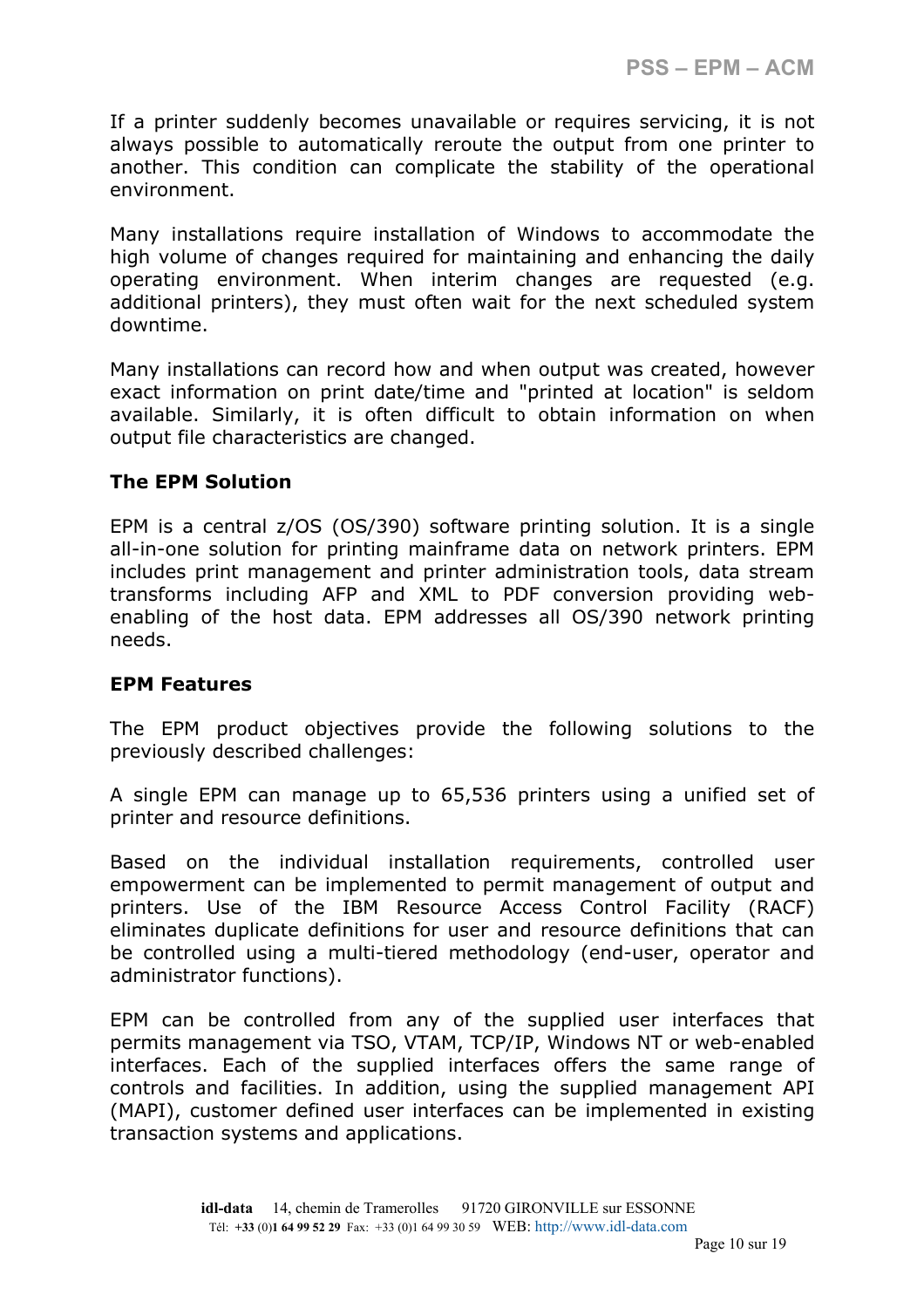The OS/390 Cross Coupling facility is used to provide a single point of control for enterprise print managers that are operational within a Sysplex environment (and on the same environment). All print jobs and printers can be displayed within the same environment, irrespective of their system owner.

Support is provided for a wide range of printer attachments using IBM and industry standard communication methods (VTAM and TCP/IP attachments), together with output to MVS dataset or HFS files.

Using DocOut<sup>™</sup> for Windows NT, existing workstation server resources can be exploited to perform print processing, and provide added value options for output management and viewing.

Print output can be processed from JES spool (e.g. line data and AFP). Similarly, output from VTAM application programs can be processed and converted to a wide variety of print data streams, and can be printed directly on a printer of your choice (e.g. PCL, PostScript, PDF and ASCII matrix printers).

A MAPI is supplied with a rich level of functionality that can process print resource queries, print submission requests, and print and printer management functions. EPM can be used to drive legacy (SCS and ASCII) printers, workstation printer emulators and TCP/IP attached devices.

EPM can be used to contain a resource repository that describes the four types of resource; users, applications, printers and broadcast print queues. The repository can be accessed using the supplied MAPI, and can be used to create and manage output through a series of MAPI calls that can verify printer features, availability, application defaults, etc. The resource repository can be dynamically modified by programs using the MAPI or manually modified by using the supplied user interfaces.

The information contained in the resource repository can be used to generate print based on the specific printer characteristics. This facility reduces or eliminates the requirements to perform application changes as a result of printer or print environment modifications.

The resource repository can contain information that describes the default printer destination and print characteristics for an individual user. Print data can be formatted and sent to a default printer that is specified in the repository for the individual user or application irrespective of the application used to generate output. This can contribute to major savings in development, for example in relation to office relocations, organization changes, application migrations, etc.

The EPM MAPI can be used to guarantee that print is actually printed and placed in the printer's output tray. The synchronous print mode can be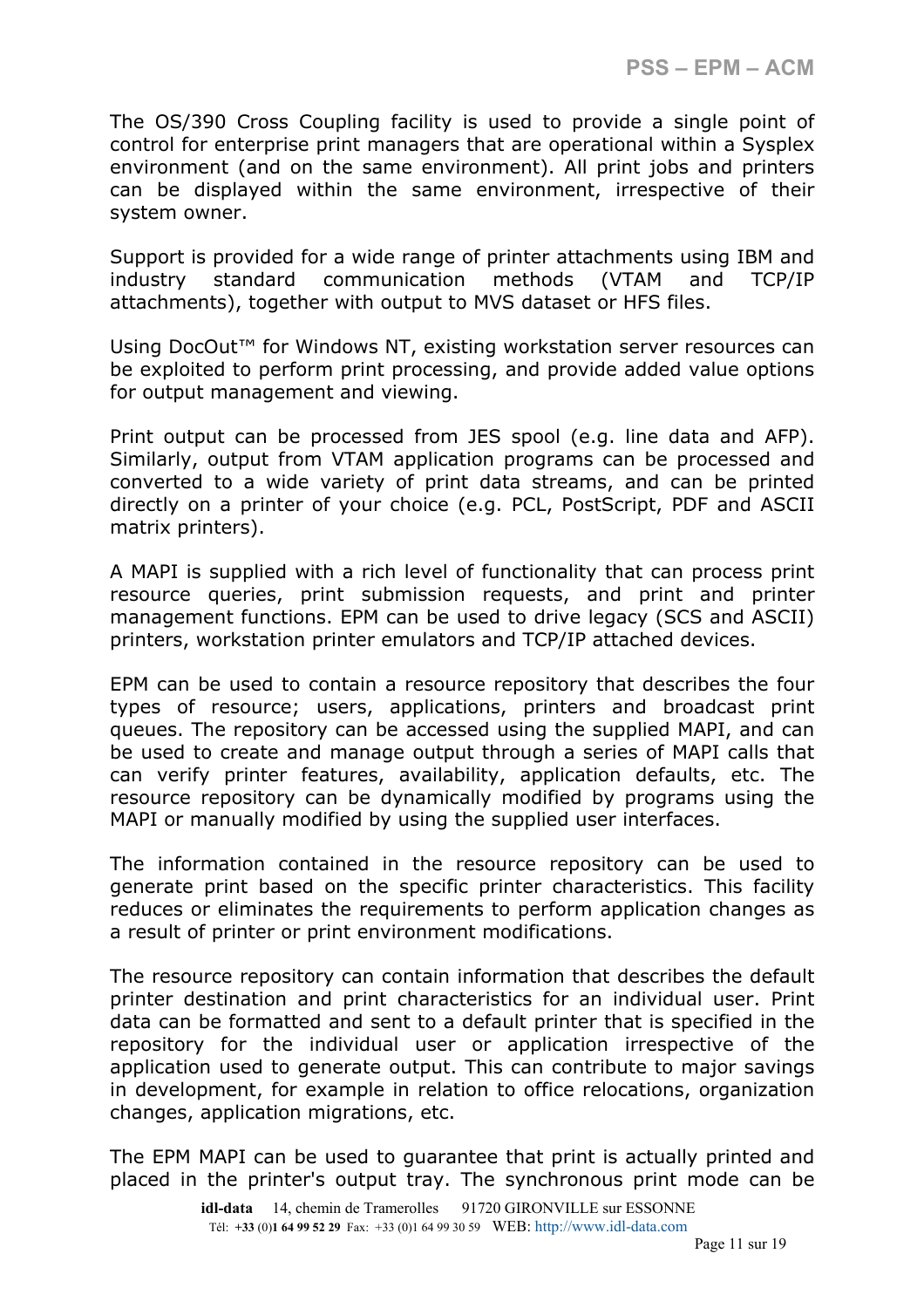essential for transaction systems that require guaranteed print delivery. The End-to-End print control feature can be used for ASCII printers to ensure that output has been printed.

The resource repository can be used to control multiple resources as a group. This facility permits users that are members of a group to filter the resources belonging to certain groups (e.g. a branch office). Similarly, certain users can be members of more than one group and switch between groups.

The Upload and Print feature allows you to perform Windows printing directly on host-attached printers. Output can be printed in native format (e.g. PostScript/PCL), or ASCII data can be converted to line data, and processed using page/form definitions. Take advantage of printing on the same printers used by your host system, and direct output to any host printer in your organization. You can maintain full control of the print job from the Windows environment using the Print Status application. In addition, you can transfer local files to your host system for printing and submit jobs directly from the desktop. No background terminal emulator facility is required to perform these tasks.

In addition, the powerful EPM MAPI facilities can be used to associate a default printer for individual user output sent via a common local print queue.

The Upload and Print Feature allows you to:

- Print Windows/workstation output (client environment) on host OS/390 EPM printers.
- Use the same printer devices for z/OS (OS/390) Host and LAN printing.
- Maintain a single point of printer control and management also forLAN generated print.
- Send workstation documents to any printer in your organization.
- Use EPM facilities for workstation print, e.g. print transforms, notification and error recovery.
- Drag and drop printing and native windows print submission to host EPM printers – i.e. no change to the end user environment.
- Translate, upload and submit JCL from Windows environments.

The Cross Coupling Facility is an integrated MVS feature that enables different enterprise print managers to communicate and print to other enterprise print managers in a Sysplex environment. Thus operation of multiple EPM print servers in the Sysplex can appear as a single operating environment for the supplied user interfaces and MAPI.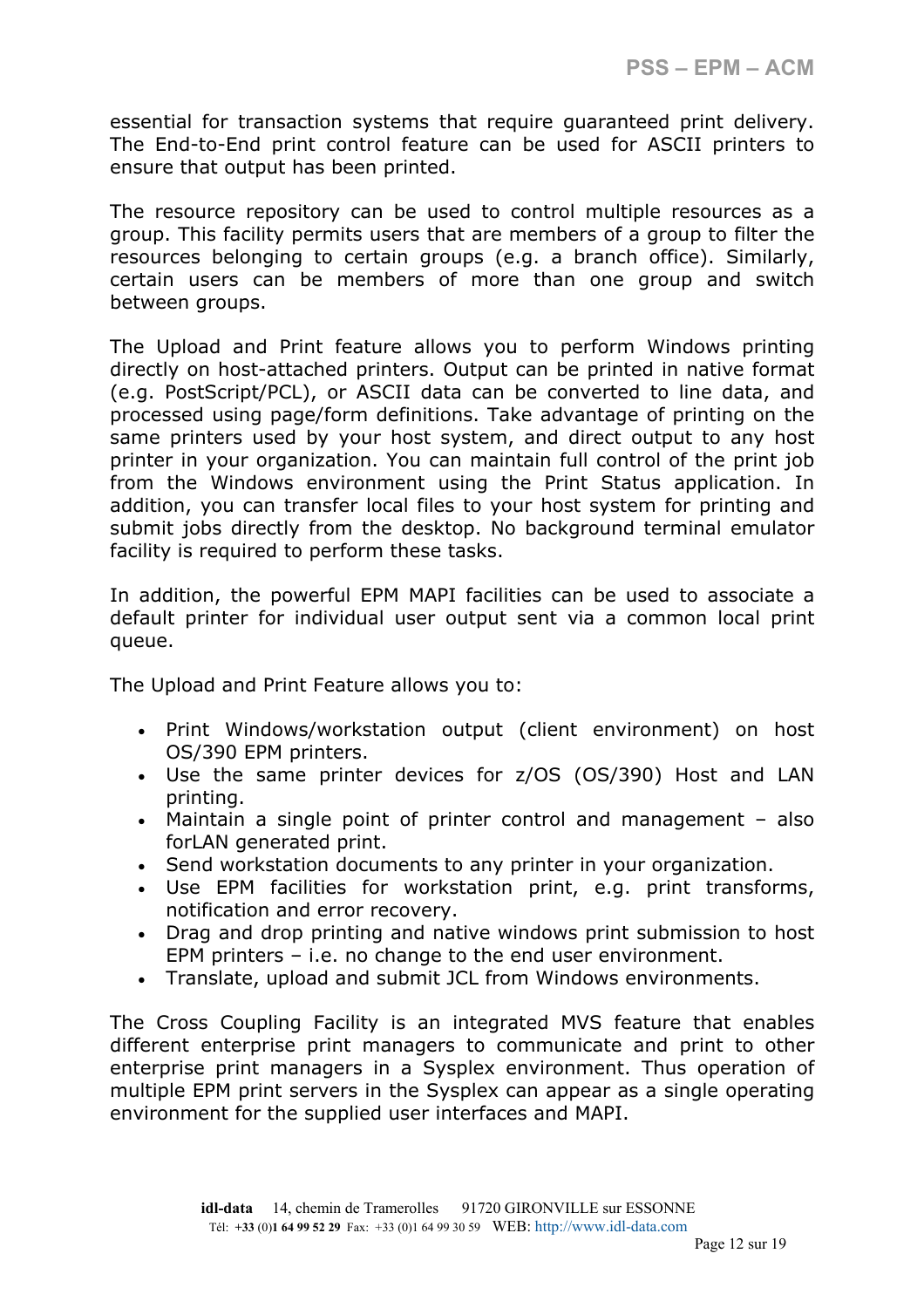

#### **Description**

EPM™ is an z/OS (OS/390) software solution for network mainframe printing and print management, providing a single focal point for operation, control and administration.

EPM™ simplifies your z/OS (OS/390) printing environment providing one platform for the various applications and environments. EPM™ processes input data from the JES spool and IMS/CICS via VTAM. Using the integrated Upload-and-Print function PC/UNIX data can also be managed and printed. EPM™ prints via VTAM and TCP/IP and thus offers an easier VTAM to TCP/IP migration.

EPM™ transforms AFP and line data into PCL, PostScript, PDF or ICDS (an internal compressed format). In addition, SCS may be transformed into ASCII text for simple applications. This means that a single system, EPM™, provides support for most network printers in almost any environment.

EPM<sup>™</sup> is furthermore the  $z/OS$  (OS/390) platform for mainframe-Internet application integration using the common standards of both environments i.e. AFP, XML and PDF, providing viewing, host based e-mailing and archiving input.

Full screen ISPF, VTAM 3270 and GUI user interfaces allow for a flexible, easy-to-use operation. User access is centrally controlled, defining user groups with different authorizations, fully integrated with RACF (or similar). A comprehensive HELP system lets new users exploit the many features of EPM™ more quickly.

Administration is simplified significantly using the user interfaces and features such as printer types (models), defining almost everything about a certain type of printer. All printers are defined only once, i.e. in EPM™. Even JES printer definitions are not required.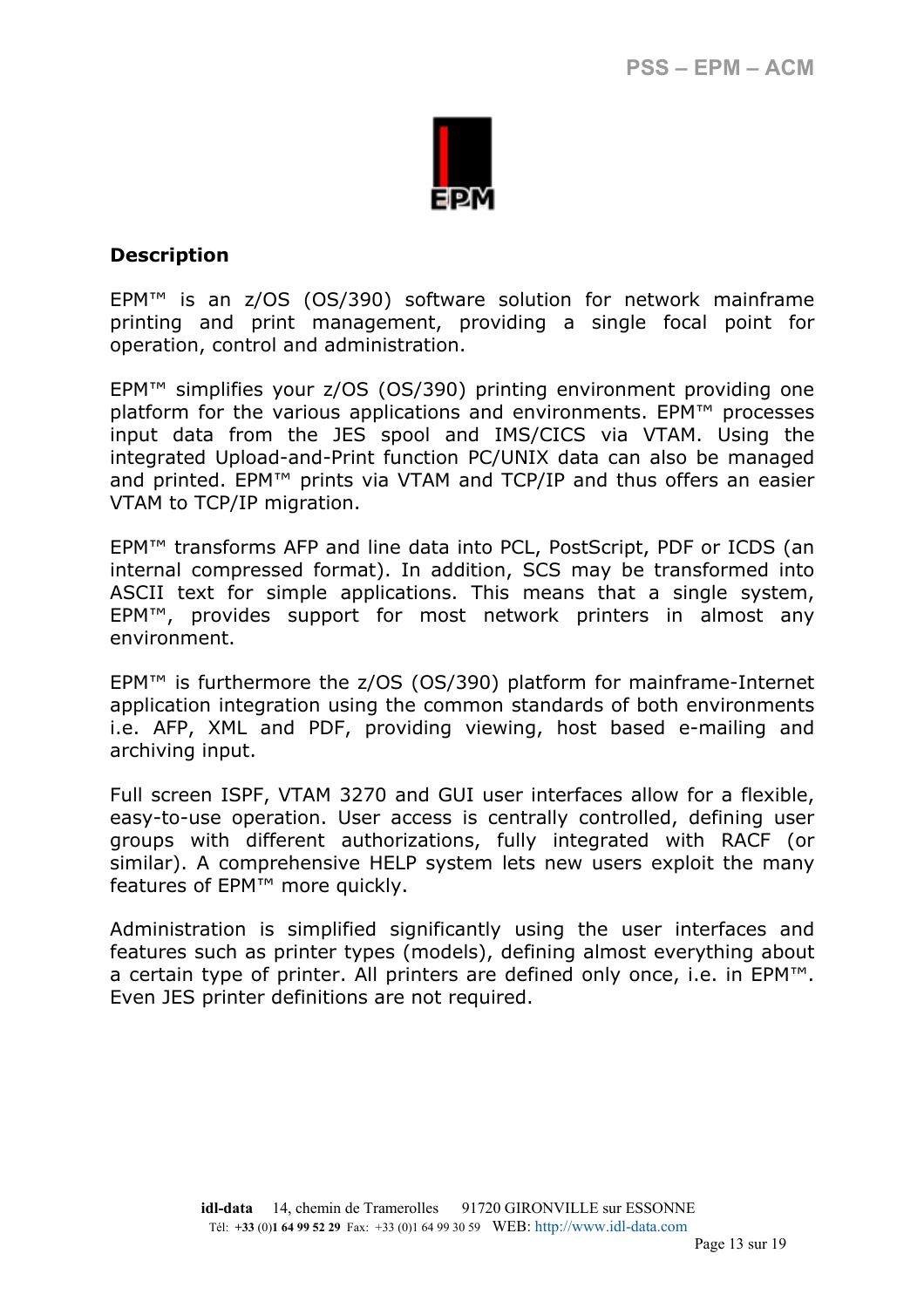# **Highlights**

**AFP printing** on laser printers is easily implemented. Using the same resources as IBM PSF, EPM™ converts existing line based legacy applications adding forms overlays, graphics and color images, all without changing the host legacy or batch application. EPM™ prints the host output directly on PCL, PostScript or ASCII printers using TCP/IP or SNA networks.

**AFP to PDF conversion** enables mainframe generated web-ready files (PDF) for Internet servers. The PDF files can be viewed and printed using Adobe Acrobat Reader. Several output options are provided. EPM™ either stores the PDF output in a mainframe data set or initiates a direct e-mail output. EPM™ enables mainframe generated web-ready files (PDF) for Internet servers. The way the output is delivered is performed independently of your existing applications, thereby providing new options for web-enabled output delivery.

**XML** can also be printed or converted to PDF, equivalent to IBM PSF pagedef processing.

**Full color support** allows you to print full color output using low cost PCL5c and PostScript printers, or create PDF output. Additionally, EPM™ enables you to enhance the appearance and quality of existing application data using full color images, combined with colored text, graphics, bar codes, boxes and rulers.

**Application Programming Interface (API)** provides application with features such as directly selecting the printer based on availability and features (e.g. color, duplex). The API also provides functionality for synchronous printing with end-to-end control.

**EPM™ user interfaces** offer support for a wide variety of platforms for user control of printers and print output. Use of standard system security interface, i.e. RACF or compatible, ensures that users have controlled access of EPM™ printer devices.

**Integration of workstation environment output (PC and UNIX)** can be performed using EPM™ to provide centralized management and control of all printer devices. EPM™ can be used as a print server to facilitate printing on any EPM™ printer from the traditional Windows, Linux or UNIX native printing environment. The integration of LAN and mainframe printing is enabled by an Upload-and-Print facility, which only makes use of printers already defined on the mainframe, i.e. in EPM™.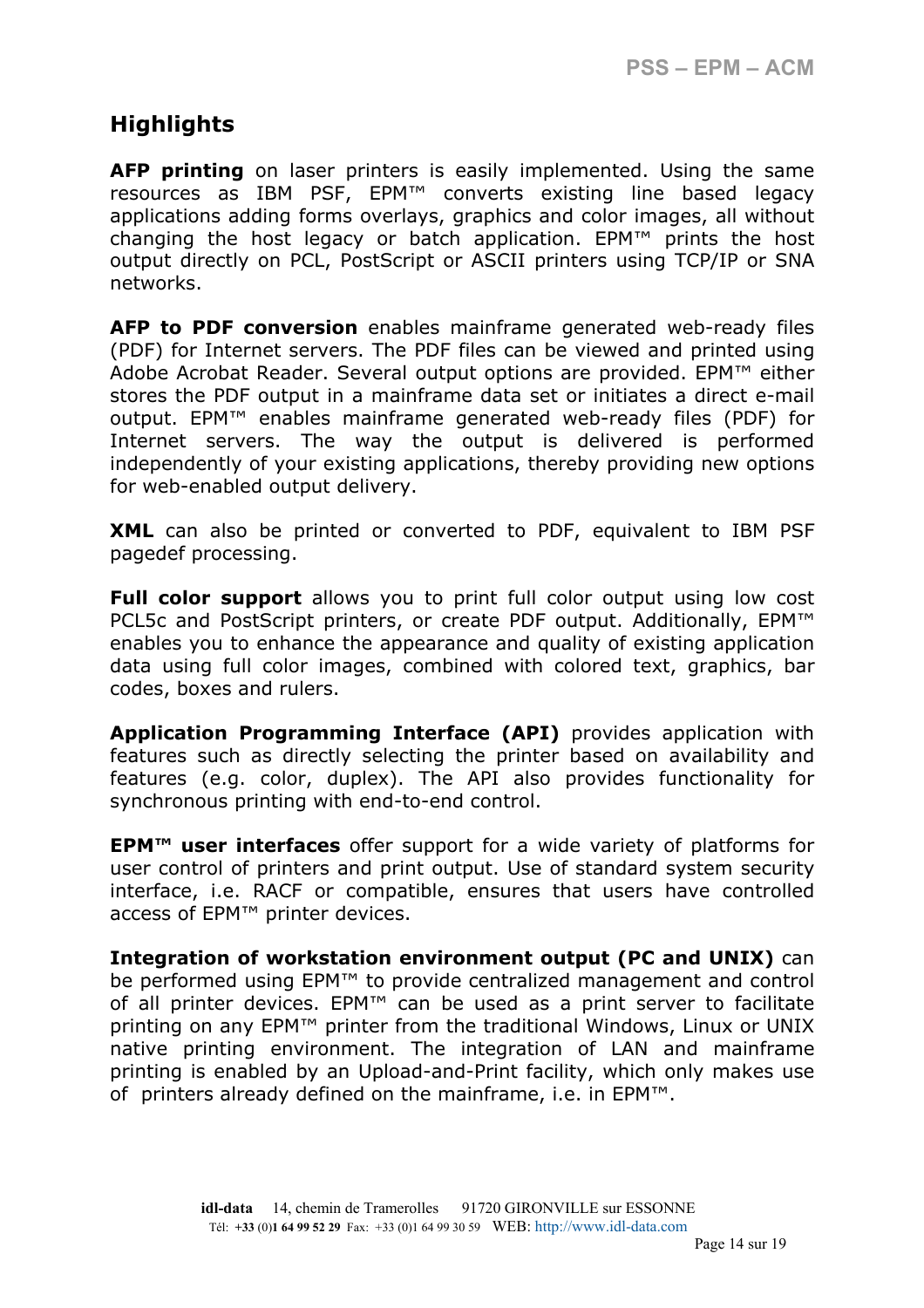**Migrate legacy host applications from SNA to TCP/IP devices** with EPM™ without requiring changes to VTAM applications. Support of both SNA and TCP/IP attached printer means that a smooth migration can be performed.**Minimizing the network load** by combining EPM™ with DocOut™ server software. DocOut™ operates with remote AFP resources, thus allowing fonts, overlays and page segments to be stored on the server. The final formatting, resource handling and conversion into PCL5, PostScript or PDF is done by DocOut™. EPM™ and DocOut™ perform an automatic resource checking, including versioning (time stamp). This ensures that the correct AFP resources are always used. The network offload may be significant since only the variable data are transmitted. The EPM™ - DocOut™ combination supports SNA as well as TCP/IP.



# **Specifications**

#### **Input data streams**

- Spool line data, AFP and XML
- VTAM line data, AFP and XML

#### **Output data streams**

- HP PCL4, PCL5, 5e, 5c
- Adobe PostScript Level 2
- ASCII
- 3270 (SCS or DCS)
- OS/390 only PDF (Adobe Portable Document Format)

# **Communication**

- SNA: LU 0, LU 1, LU 3. LU 6.2 (using DocOut™)
- TCP/IP: LPD. 9100
- Transparent printing
- MVS: e-mail (using SMTP)
- MVS: File output (MVS data set and Hierarchical File System (HFS))

#### **System requirements**

• PSS/MVS: z/OS, OS/390 JES2 or JES3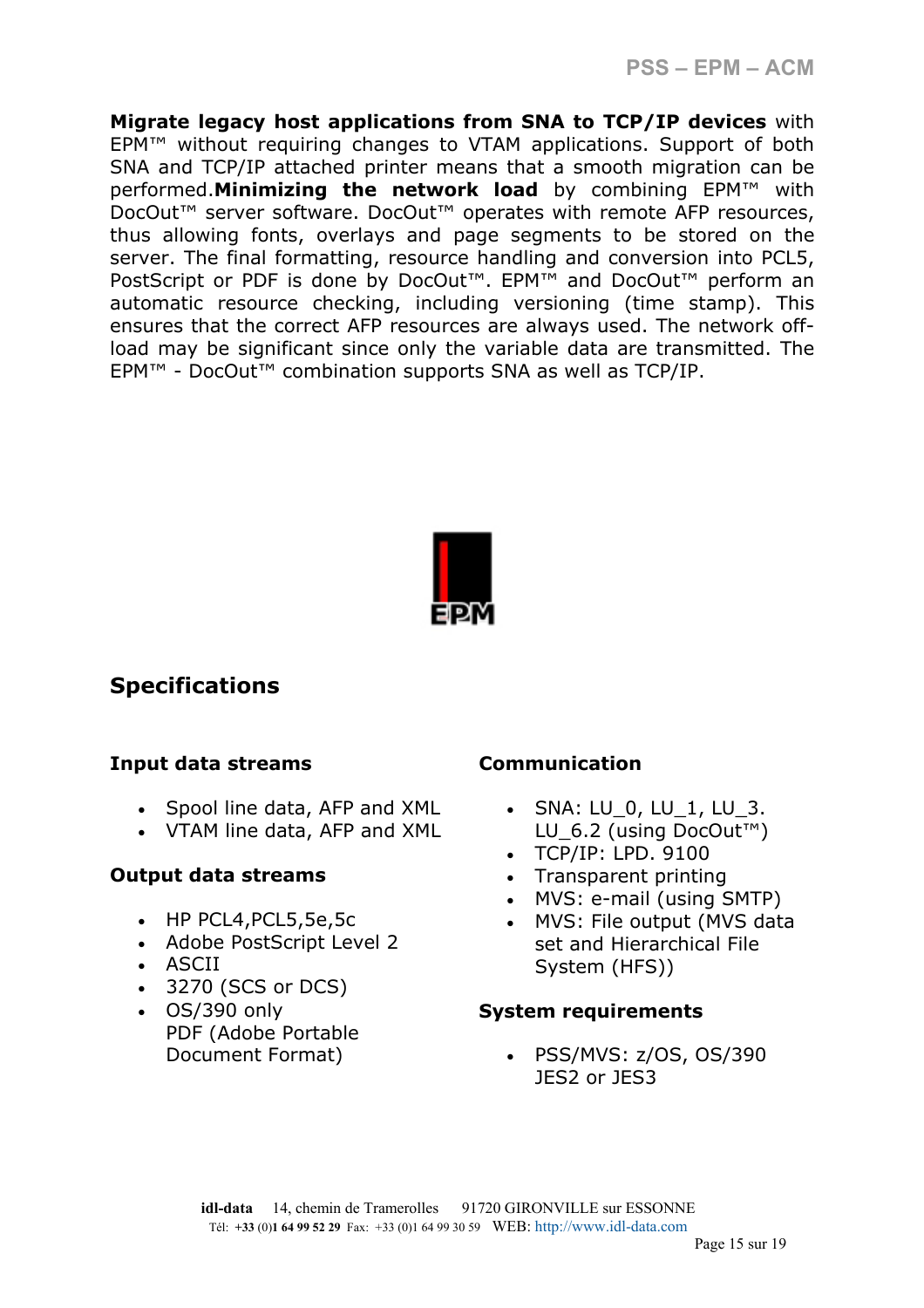

#### **ACM™ - PDF makes mainframe data available for Internet use**

**ACM™, AFP Conversion Module, is a mainframe AFP to PDF conversion solution. MVS data sets (VM: CMS files) serve as input and output sources respectively, to make application integration easier. Making host data available to the Internet is a key element in the on-going host Internet integration efforts. Using the common standards AFP and PDF a strategic and flexible solution is achieved. It is most important to fit in the environment of the Internet users, even if the data are stored on the host. The possibility of viewing before printing selected pages is essential using the company Intranet. Furthermore, when printing, fidelity must be ensured, i.e. the output must be a true AFP document. Finally, XML can be used as input , equivalent to IBM PSF pagedef processing**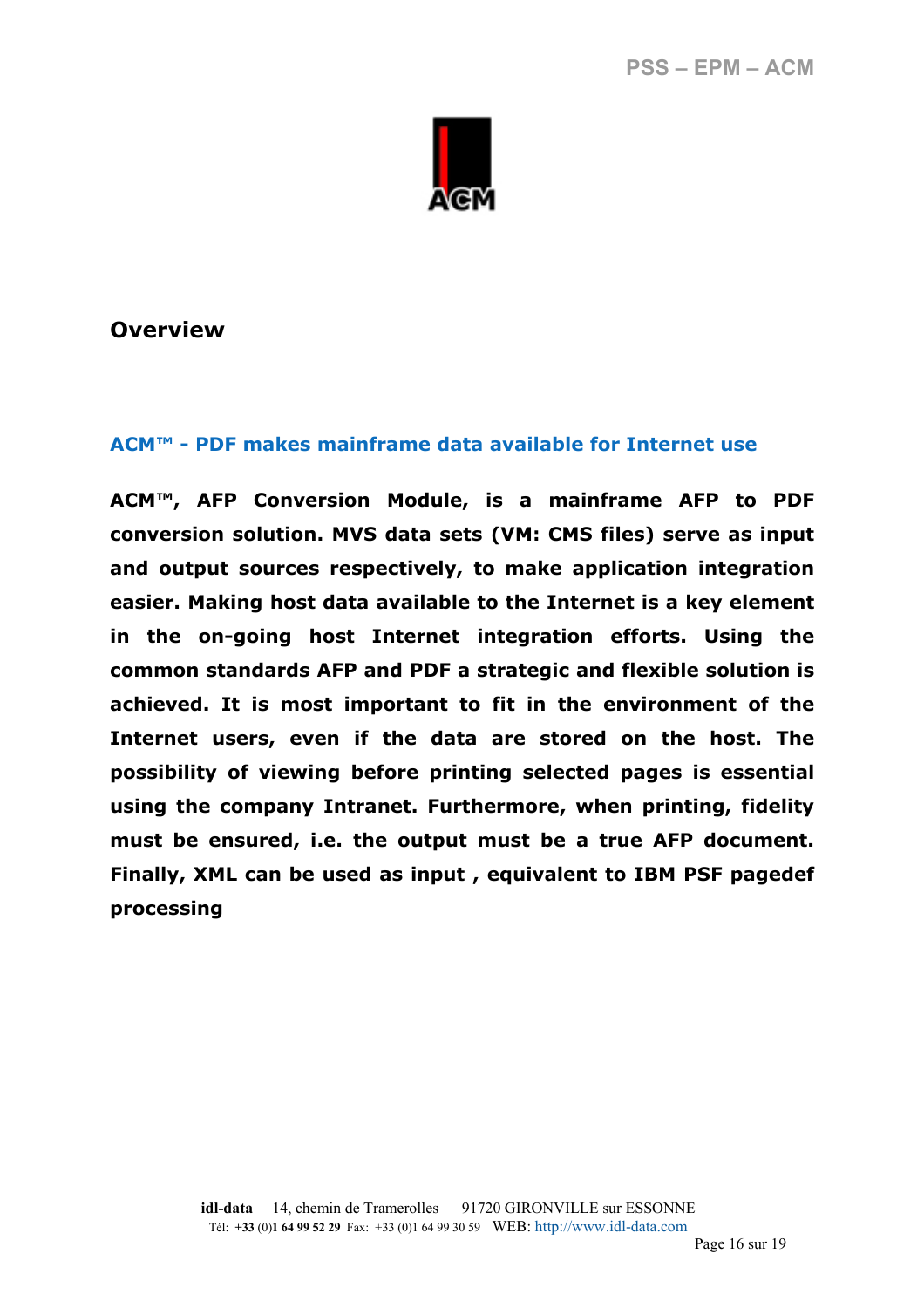



#### **ACM™ Features**

- Mainframe conversion software
- OS/390 and VM environments
- AFP2PDF conversion
- Input from MVS data set (VM: CMS files)
- Output to MVS data set (VM: CMS files)
- Input AFP and line data
- Output as PDF
- Output as PCL or PS (optional)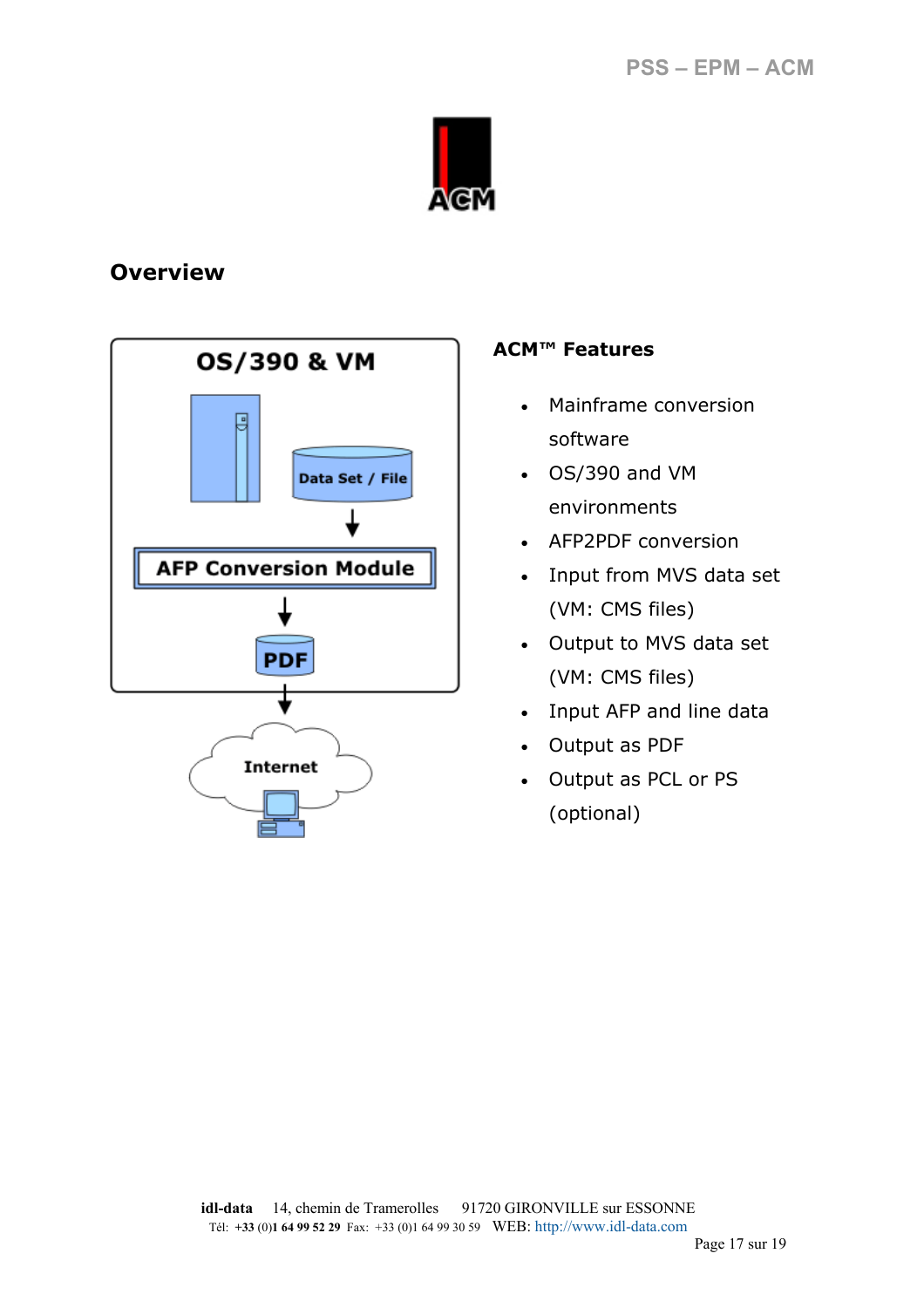

# **Description**

ACM, AFP Conversion Module, converts AFP to PDF on the mainframe. The file-to-file input-output process makes application integration easier. In addition to AFP2PDF, AFP2PCL and AFP2PS (PostScript) conversions are optional features. Also XML2PDF, XML2PCL and XML2PS conversion is provided

Making host data available to the Internet is a key element in the ongoing host Internet integration efforts. ACM uses the market standard formats AFP and PDF as the common platform and the generally available tool Adobe Acrobat Reader for data handling on the client. It is most important that the solution fits the Internet user environment, even when the data are stored on the host. The possibility of viewing before printing selected pages is essential using the company Intranet. Finally when printing, fidelity must be ensured, i.e. the output must be a true AFP document.

Web-enabling your host data can also be achieved by adding the PDF output feature to your mainframe software printing solutions EPM™ and PSS as a fully integrated solution.

#### **Highlights**

#### **Viewing and printing using Adobe Acrobat Reader**

- PDF native format enables search for strings etc.
- Print of selected pages using the standard Adobe Acrobat Reader functions
- AFP fonts ensure full AFP print fidelity and XML2PDF

**AFP2PDF conversion** web-enables the host data. Several output options are available. ACM stores the PDF output in an MVS data set (VM: CMS file). The way the output is delivered is independent of your existing applications, thereby providing application integration and new options for web-enabled output delivery.

ACM produces a PDF native format, allowing text search etc.

**AFP font support.** ACM offers a variety of font support features. AFP Raster Fonts and AFP Outline Fonts are supported to ensure full AFP print